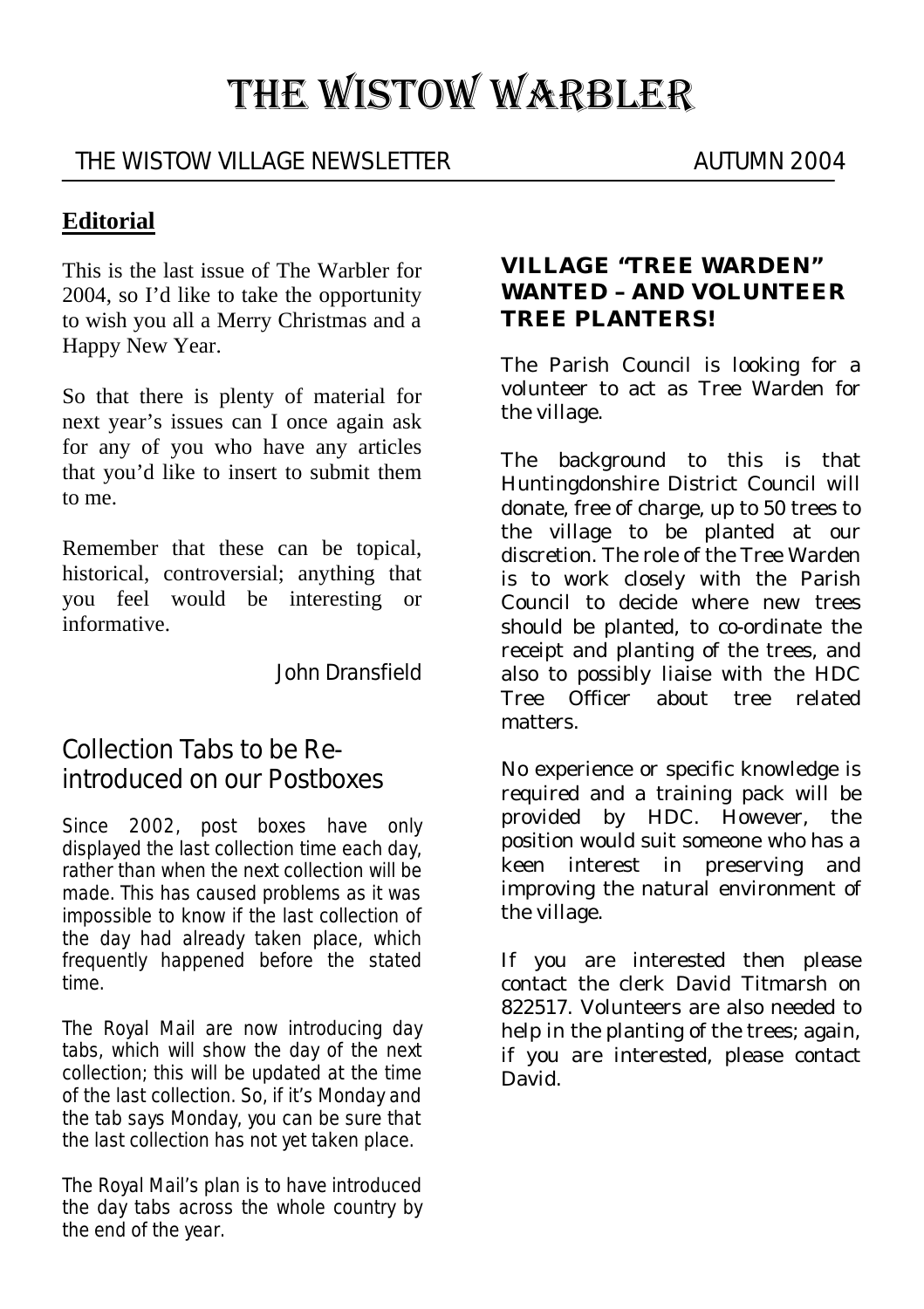#### **VANDALISM AT THE VILLAGE POST BOX**

A few weeks ago someone pushed a half-eaten pizza into the post box by the bus shelter.

Although this sounds trivial and amusing there are potentially serious repercussions. The Royal Mail has threatened to consider withdrawing the collection service should this be repeated.

If this were to happen it would be a major blow so, please, no repeats.

# **A Different Way to Donate to Charity**

The Wistow WI have decided on an initiative for this Christmas to help selected charities.

Instead of sending Christmas cards to friends who live locally, why not instead donate the money saved to go to the charities that have been selected by the WI? A list of these charities will be posted on the WI notice board on the bus shelter.

If you wish to participate in this scheme then please contact either Jean Duke (822828) or Denise Dransfield (822936).

## **DO YOU WANT TO STOP UNSOLICITED MAIL?**

If you are fed up with receiving loads of unsolicited advertising mailshots, did you know that you can put a stop to most of them?

The direct mail industry uses standard lists of names and addresses and you can have your name removed from these lists by contacting the Mailing Preference Service.

To find out more contact:-

Mailing Preference Service Ltd FREEPOST 29 LON 20771 London W1E 0ZT

Web site:- **www.mpsonline.org.uk**

# **…AND ALSO COLD SALES TELEPHONE CALLS?**

If you are fed up with these also, you can register with the Telephone Preference Service whose address is DMA House, 70 Margaret Street, London, W1W 8SS; phone number 020 7291 3320.

This tells all organisations who are members of the Direct Marketing Association not to ring your number. It won't stop calls from non-member organisations but should considerably reduce the number of calls you get.

#### **RAMSEY AND WARBOYS ADVICE SERVICE**

The Ramsey and Warboys Advice Service is a new service for people on low incomes who need specialist advice on welfare benefits, housing, and money matters. Most people on low incomes or who receive income support, working tax credit, or pension credit are eligible for the full service.